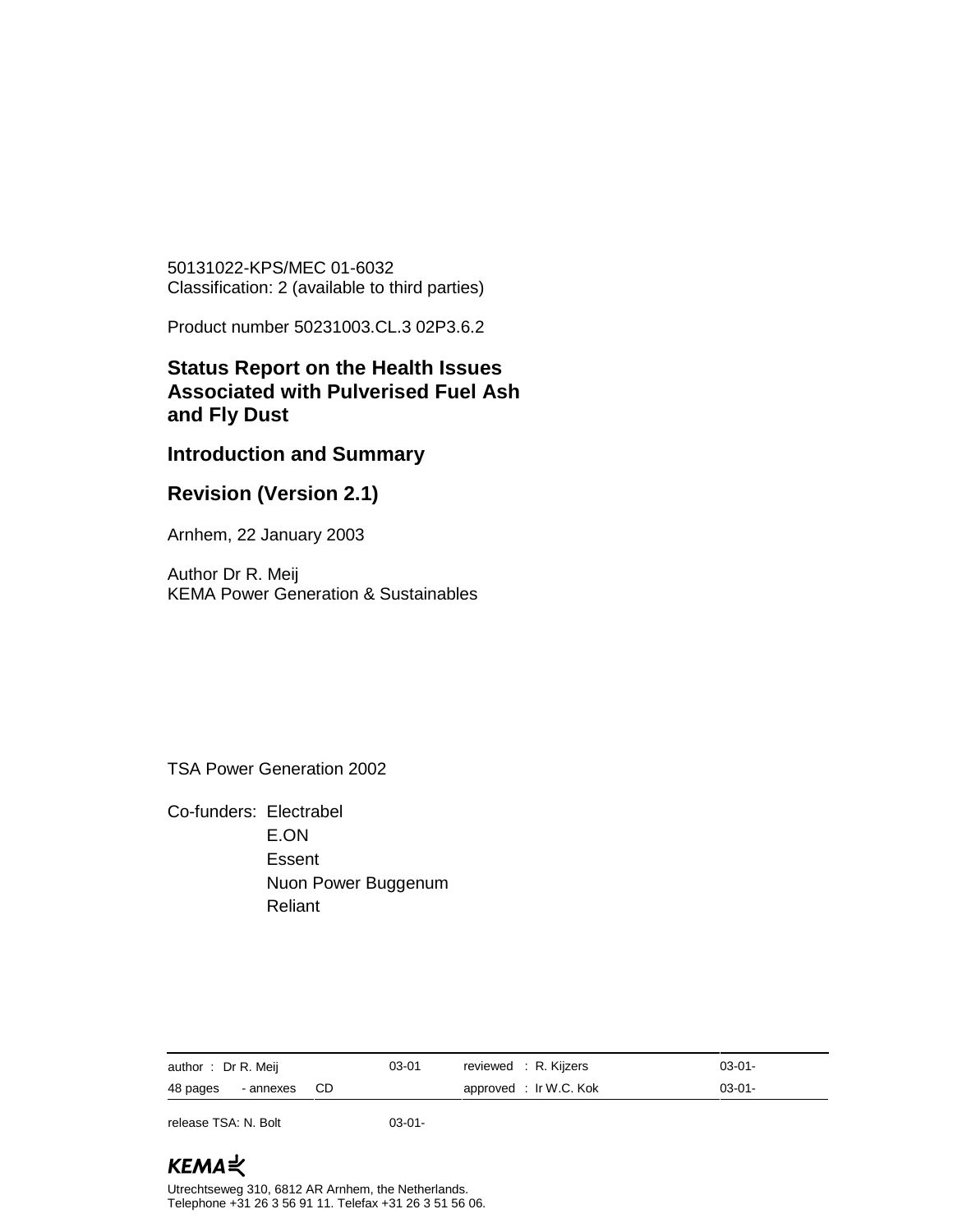#### **results**

The report briefly sets out the environmental effects of a coal-fired power station and the health aspects of exposure to pulverised fuel ash, in particular. The average elemental composition of coal, bottom ash, and pulverised fuel ash, fly ash and fly dust are listed.

The health related form of exposure is inhalation. It has been established that pulverised fuel ash does not possess any specific toxic properties and can therefore be considered a "nuisance dust" which means that the threshold limited values (TLVs) for nuisance dust apply. Only in the case of quartz do the threshold limited values (TLVs) of quartz not apply, since quartz in pulverised fuel ash does not possess the toxic properties of pure quartz or of some other quartz containing substances. In case of co-firing, methodologies were developed in order to assess quickly whether the resulting pulverised fuel ash can still be interpreted as a nuisance dust (non toxic dust).

The exposure of **employees** to pulverised fuel ash is such that no TLVs are exceeded. This means that pursuant to all present health standards it can be concluded that the health of employees working in power stations or involved in shipping or processing pulverised fuel ash and that of their offspring will not be harmed. Only during incidents where for short periods of time dust concentrations may be above the TLVs, is protection necessary to limit exposure.

Pulverised fuel ashes originating during the co-firing of the examined secondary fuels differ very little from pulverised fuel ash originating during the firing of coal only. The conclusions apply exclusively to the co-firing of the examined secondary fuels in proportions of up to 10% by dry mass.

Coal dust is not carcinogenic. The, by Born derived, "No Effect Level" (NEL) for respirable coal dust of two milligrams per cubic metre, should give sufficient protection against health impairment. This means that the Dutch and German TLVs for respirable coal dust offer sufficient safety, regardless of the quartz content. Due to uncertainties as to the starting-point the results of an extensive epidemiological study in the US is not taken into consideration. Based on this study NIOSH has proposed a standard of one milligrams per cubic metre. It is also important to bear in mind that a lot of the research conducted has been concerned with coalmine dust. Coal-mine dust is a mixture of coal dust and rock, and the rocks in question contain a lot of quartz.

The exposure of **people living in the vicinity** of coal-fired power stations to flue gas components such as fly dust is negligible. The exposure of people living near pulverised fuel ash depots to airborne pulverised fuel ash is such that at the edge of the premises the background concentrations of fine dust  $(PM_{10})$  will increase on yearly basis by 6,5 percent, which can still be considered negligible. Deposition five hundred metres from the centre of the source is between 0,4 and 1,9 grams per square metre per month, i.e. around the subjective nuisance threshold.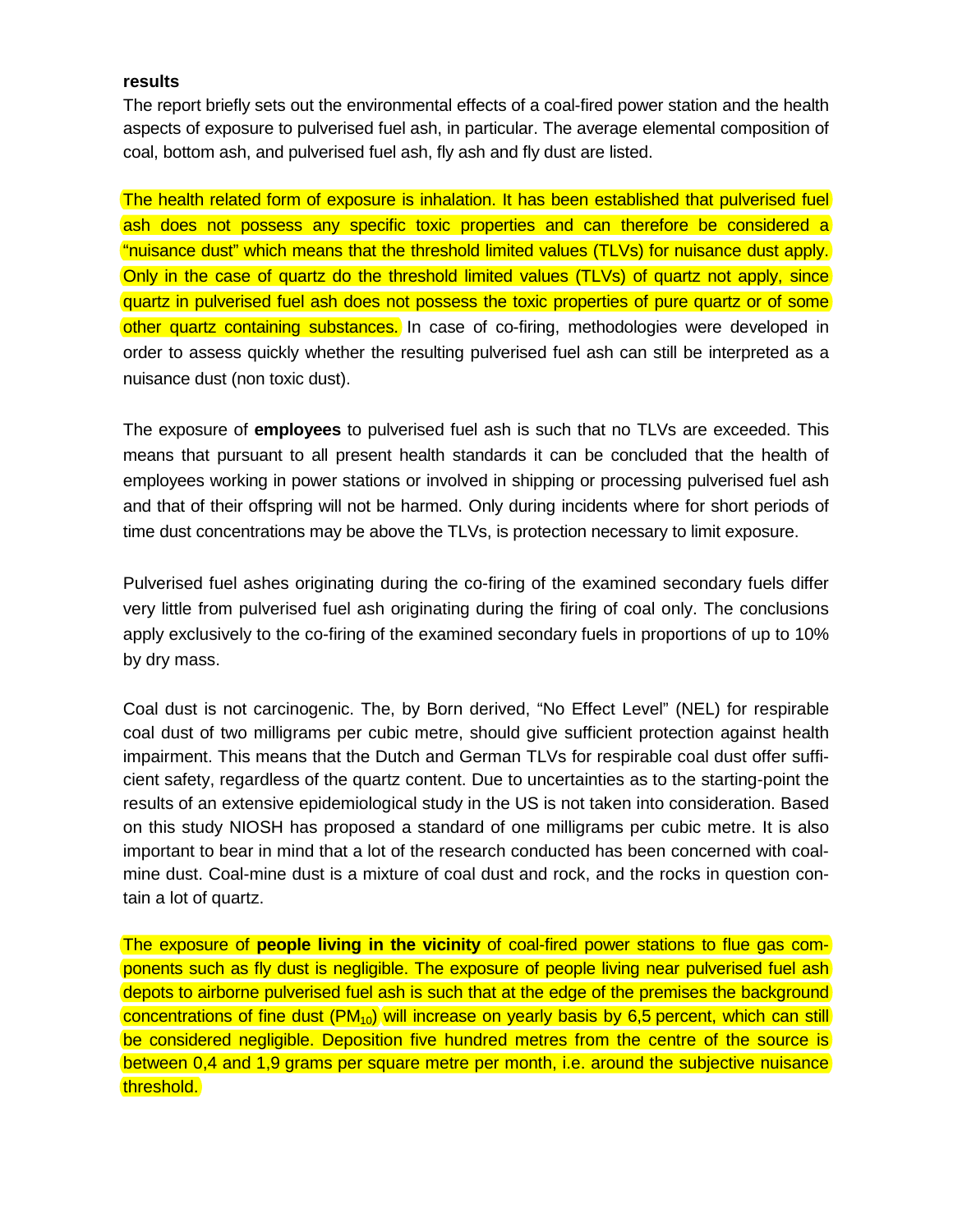## 3 **OCCUPATIONAL HEALTH AND SAFETY ASPECTS OF PUL-VERISED FUEL ASH**

#### 3.1 **Introduction**

Topic report number 1 deals with health and safety implications of working with pulverised fuel ash as a dust.

KEMA-DAM<sup>®</sup> (KEMA Dust Assessment Methodology) is a tool with which it is possible to easily determine whether the Threshold Limited Values (TLVs) set by the Dutch health authorities for macro-elements and trace elements in ash are likely to be exceeded in the event of exposure to pulverised fuel ash dust. KEMA-DAM® is used as a means of risk assessment.

### 3.2 **Results**

The most important route for exposure to pulverised fuel ash is inhalation. People involved in the production and processing of pulverised fuel ash can be exposed via this route. Measurements indicate that, under normal operating conditions, concentrations of inhalable pulverised fuel ash associated with occupational exposure in power stations vary between 0.1 and 7 milligrams per cubic metre, while concentrations of respirable pulverised fuel ash associated with such exposure are between 0,1 and 2,3 milligrams per cubic metre. During maintenance or in the event of an accident, certain individuals may be exposed to higher concentrations. Under such circumstances, breathing equipment will be worn.

A great deal of research has been conducted into the health implications of working with pulverised fuel ash. Data from cell test systems and animal experiments indicates that normal levels of exposure (i.e. exposure to levels below the limit for nuisance inhalable substances) are not likely to have any significant health implications. The results of epidemiological research confirm this conclusion.

#### 3.3 **Conclusions**

 $\mathbb F$  The applied research and this risk estimation indicate that there is no reason to regard pulverised fuel ash as a "harmful" dust as opposed to a "nuisance" dust. No increased health risk is involved as long as the requirements laid down for nuisance dust in the occupational environment are met. This means that the standards for nuisance dust should be applied.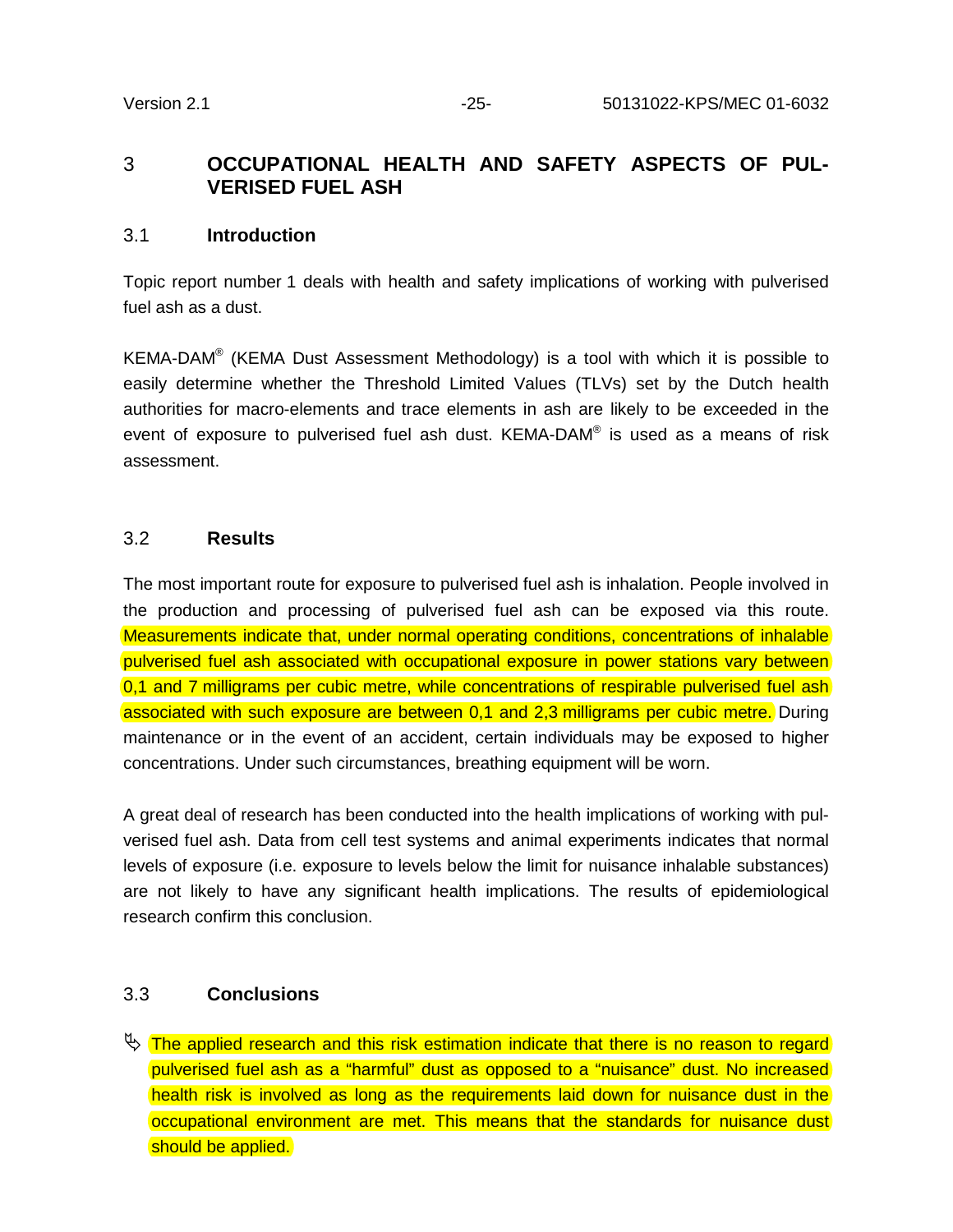which airborne pulverised fuel ash settled would thereby be polluted, while a specially developed KEMA model was used to assess the risk of small children suffering adverse effects as a result of swallowing pulverised fuel ash.

### 4.2 **Results**

The particle size distribution in pulverised fuel ash was determined on the basis of the internationally accepted differentiation between an inhalable fraction (consisting of larger particles), a fine fraction and a respirable fraction. In order to assess the implications for high-risk groups, such as small children and CNSLD sufferers, an additional very fine fraction was also defined.

Ten per cent of the mass of pulverised fuel ash is accounted for by particles of less than 4,5 micrometres in diameter  $(\pm 0.2 \text{ micrometers})$ . Fifty per cent of the mass consists of particles of less than 21,4 micrometres  $(\pm 3.2 \text{ micrometers})$ . Particles of less than 90,4 micrometres  $(\pm 10.8$  micrometres) make up 90 per cent of the mass. The diameters are expressed as their geometric or projected diameters.

The proportions of the mass accounted for by inhalable particulate material  $(PM_{50})$ , fine particulate material ( $PM_{10}$ ), respirable particulate material ( $PM_4$ ) and very fine particulate material (PM $_{2.5}$ ) average 55 per cent, 20 per cent, 5 per cent and 1 per cent, respectively.

Models of the airborne dispersal of pulverised fuel ash at and near a storage site indicate that, in the area where people work, concentrations of the inhalable suspended pulverised fuel ash average 0,07 milligrams per cubic metre. Concentrations of the respirable fraction average 0,006 milligrams per cubic metre. Over the course of a year, the highest hourly average concentrations of the inhalable fraction in that area are between 0,8 and 7,5 milligrams per cubic metre, depending on the precise location, while concentrations of the respirable fraction are between 0,1 and 0,9 milligrams per cubic metre. The TLV for inhalable particulate material is 10 milligrams per cubic metre and the corresponding figure for respirable particulate material is 5 milligrams per cubic metre. These TLVs are eight-hour average figures; transient concentrations up to twice as high are permitted. The model calculations indicated that neither TLV was exceeded in any hour or at any location.

Around the perimeter of the power station site, where members of the public may be exposed, the annual average concentrations of fine particulate pulverised fuel ash are up to 2,6 micrograms per cubic metre. The highest hourly average concentration in the course of a year are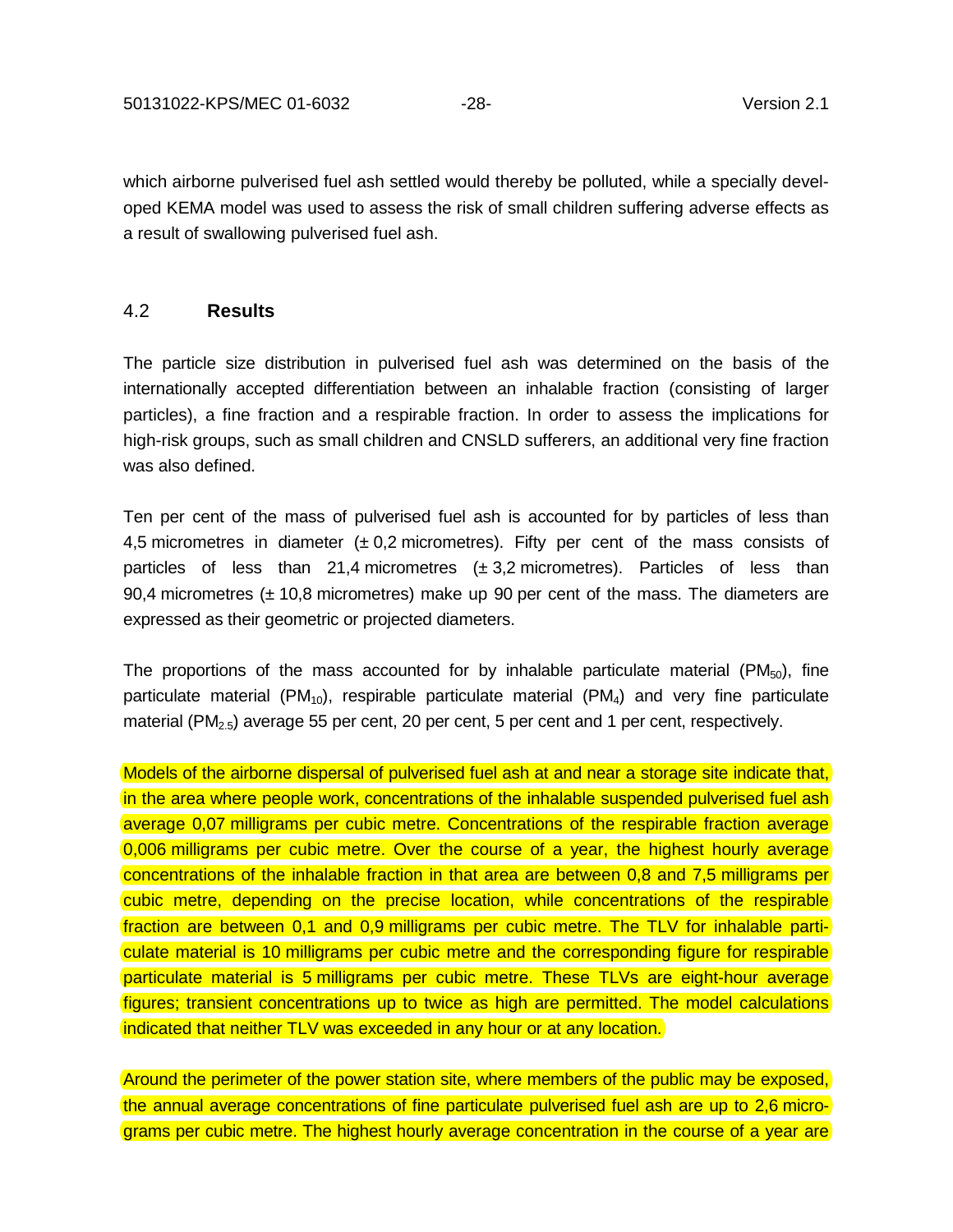at the northern perimeter, where meteorological conditions may result in 31 micrograms per cubic metre being reached. This would increase the annual average background concentration of fine particulate material by up to 6,5 per cent. This is within the range of natural variations in background concentrations and therefore negligible.

Deposition five hundred metres from the centre of the source is between 0,4 and 1,9 grams per square metre per month, i.e. around the subjective nuisance threshold. The HESP model was used to calculate what the consequences of prolonged deposition (i.e. deposition over a period of a hundred years) of pulverised fuel ash on the soil would be for human health. For the purpose of the calculations, it was assumed that meat, milk, eggs and vegetables from the deposition area would be consumed. The calculations indicated that the acceptable daily intake (ADI) values for the various elements found in pulverised fuel ash would not be exceeded. Small children form a special group in relation to exposure via deposition, because of their inclination to put anything they find in their mouths. On the basis of pessimistic assumptions, it was calculated that a small child could swallow as much as 0,1 grams of pulverised fuel ash. Given the composition of pulverised fuel ash, the insolubility of the ash particles and the leachable nature of the elements concerned, it is believed that effective intake by the body would be too small for adverse effects to result.

In the Netherlands no buildings are located less than five hundred metres from a power station. In the event of a worst-case accident, involving the release of one tonne of pulverised fuel ash per hour (278 grams per second), the particulate material concentrations five hundred metres from the plant would be quite high: 17 milligrams per cubic metre for all particulate material (TSPM) and 3,5 milligrams per cubic metre for fine particulate material. Deposition would be 2,6 grams per square metre per month.

#### 4.3 **Conclusions regarding implications for power plant personnel**

- $\mathbb F$  The concentrations of airborne pulverised fuel ash to which personnel working in storage areas are normally exposed are below the Threshold Limited Values (TLVs) established by the Dutch Health Authorities for respirable and inhalable nuisance dust.
- $\mathbb{Q}$  In the event of a worst-case accident, personnel working on the power plant site would be exposed to high concentrations of airborne pulverised fuel ash. Within seven hundred metres of the accident site, these concentrations would exceed the TLV for inhalable nuisance dust. Exposure to respirable particulate material (which is more important in relation to health) would, however, remain below the TLV, because the duration of exposure would be brief.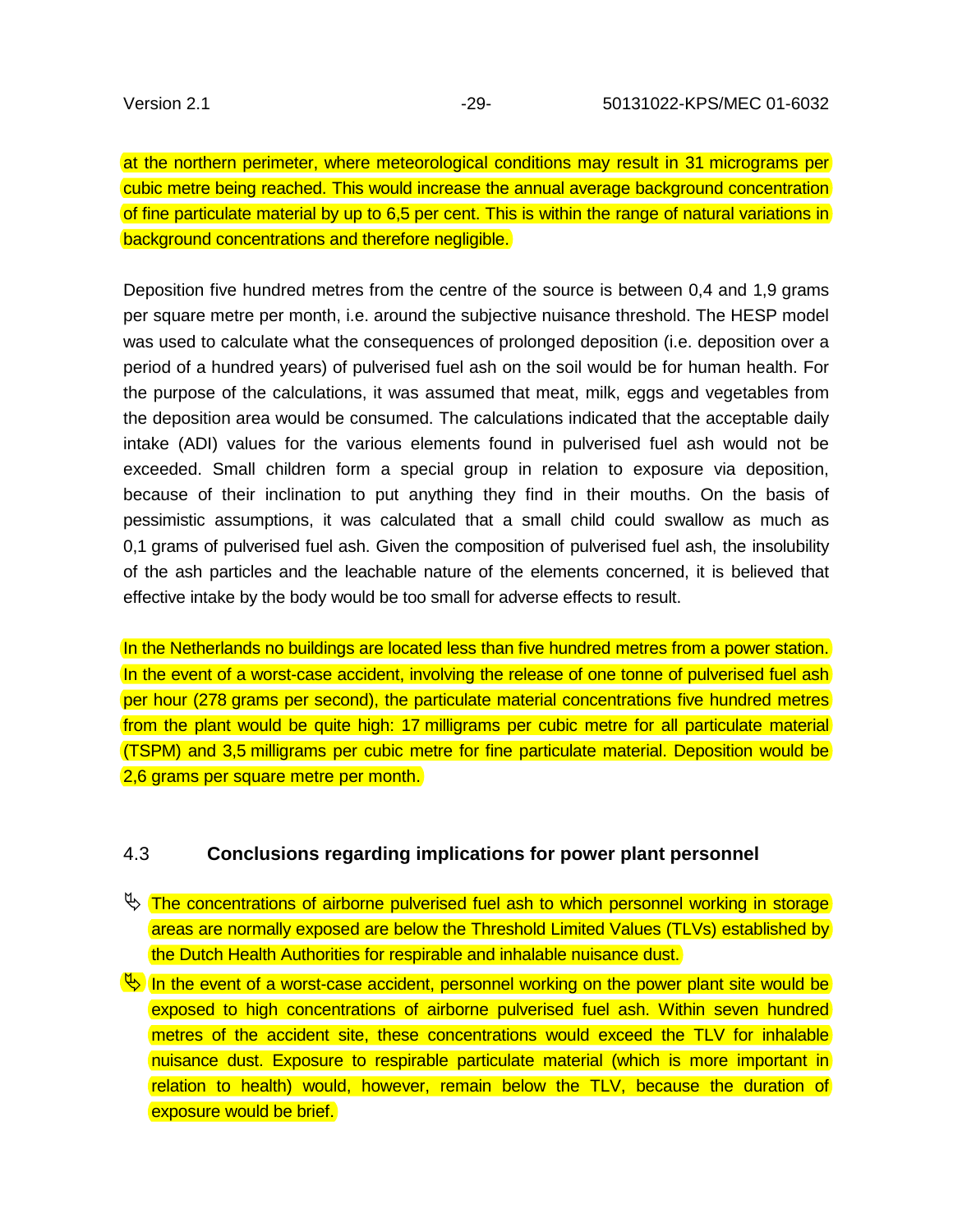## 4.4 **Conclusions regarding implications for the general public**

- $\psi$  People living in the vicinity of a coal-fired power station with an open pulverised fuel ash storage facility may be exposed to airborne pulverised fuel ash. In absolute terms, the concentrations involved are low and negligible in relation to normal background levels. Hence, the airborne dispersal of pulverised fuel ash does not lead to the recommended limits for fine particulate material being exceeded. The amount of pulverised fuel ash deposited near the perimeter of the site could be perceived as a nuisance, but is not sufficient to constitute a health hazard.
- $\%$  Only in the event of an accident could the relevant limits be exceeded locally. Following an accident, the concentration of fine particulate material in the atmosphere could exceed the recommended limit at distances up to one kilometre from the source. However, given the composition of pulverised fuel ash, damage to health is not likely to result. Nevertheless, CNSLD-sufferers could suffer irritation, shortness of breath. The level of deposition resulting from an accidental release lasting one hour would be roughly equivalent to a month's deposition under normal circumstances. This would be sufficient to be perceived as a nuisance up to one kilometre from the source, but will not lead to damage the health.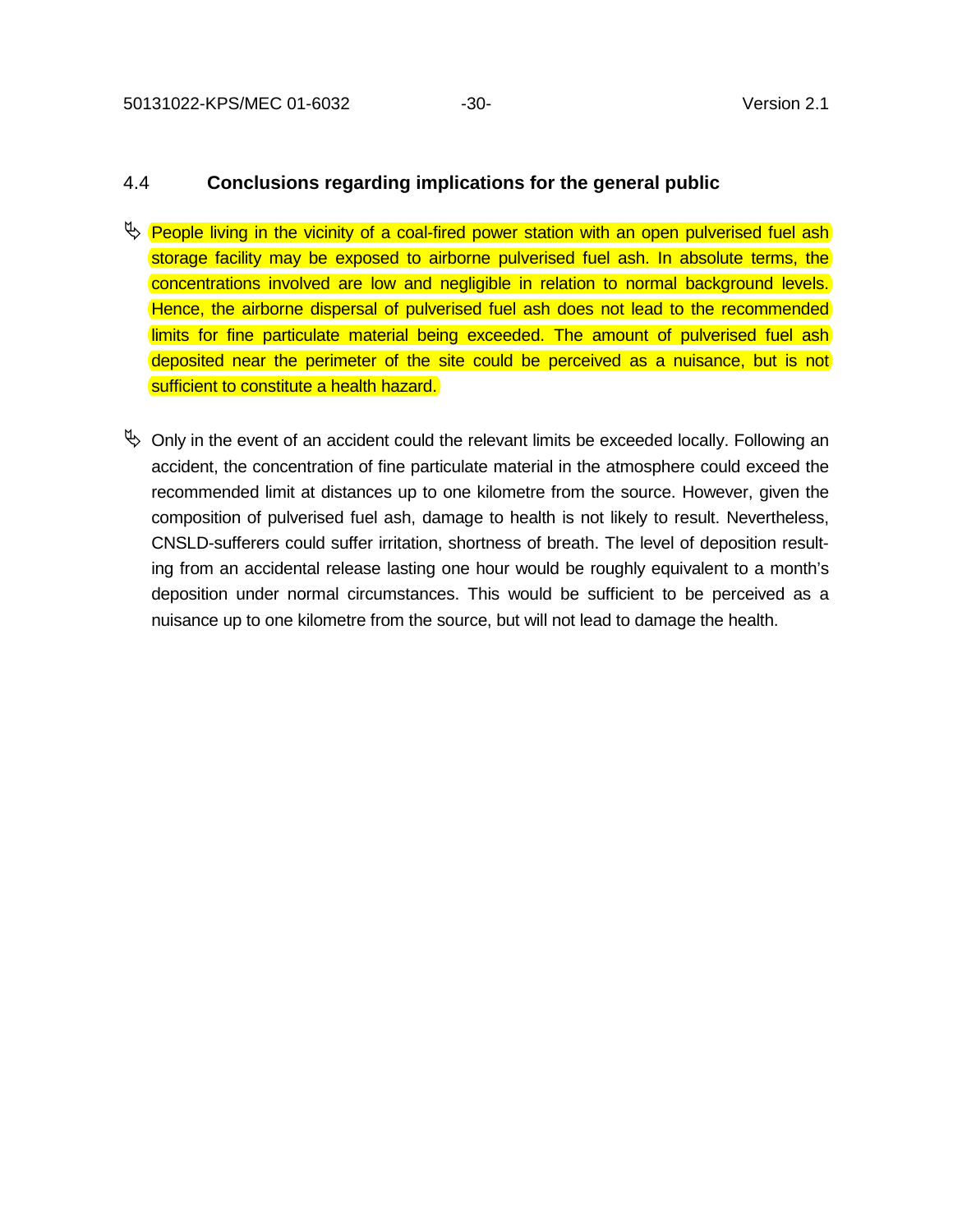## 8 **THE ROLE OF QUARTZ IN COAL AND IN PULVERISED FUEL ASH AND HUMAN EXPOSURE**

#### 8.1 **Description**

Topic report number 6 deals with quartz. Exposure to quartz can lead to "black lung" or more precisely pneumoconiosis or silicosis. Especially the malignant condition progressive massive fibrosis (PMF) is serious. For PMF to occur a number of limiting conditions need to be met. The particulate material containing the quartz must be respirable (i.e. sufficiently fine that it is able to penetrate deep into the lungs). The surface of the material is also very important, since it is believed that surface radicals act as the trigger. Surface radicals are found mainly on freshly created surfaces and their formation can be inhibited by weathering/ageing and by the presence of other substances, such as aluminium and some forms of iron. As well as causing silicosis, it is recently known that quartz is a human carcinogen at concentrations above a certain threshold.

Since quartz is found in coal and pulverised fuel ash, it is important to know the concentrations in which it is present and whether its presence can cause fibrosis or cancer.

#### 8.2 **Results: quartz in coal**

Coal fired in the Dutch power stations contains quartz in concentrations of between 0,5 and 7 per cent. The weighted average concentration is roughly 2 per cent. More important in this regard, however, is the quartz concentration in the respirable fraction of the coal. One sample was therefore analysed carefully. The absolute respirable quartz concentration was 0,02 per cent. Under the assumption that this sample is representative, it could mean that the quartz content of respirable coal dust is insignificantly low. More measurements must confirm this percept.

It is now believed that the significance of quartz in coal was overestimated in the past. Various other parameters, such as the leaching of iron, the presence of surface radicals and surface age are now thought to play a major role. Furthermore, the IARC does not class coal as a carcinogen. The conclusion is that at concentrations below the no-effect level (NEL) calculated for coal dust on the basis of epidemiological research, 2 milligrams per cubic metre, exposure will not have adverse health consequences. The NEL was based mainly on research among miners exposed to colliery dust with various (high) quartz concentrations. Colliery dust differs from coal dust in that it contains not only coal particles, but also particles of rock, including sandstone, which have much higher quartz concentrations. Furthermore, in collieries, fresh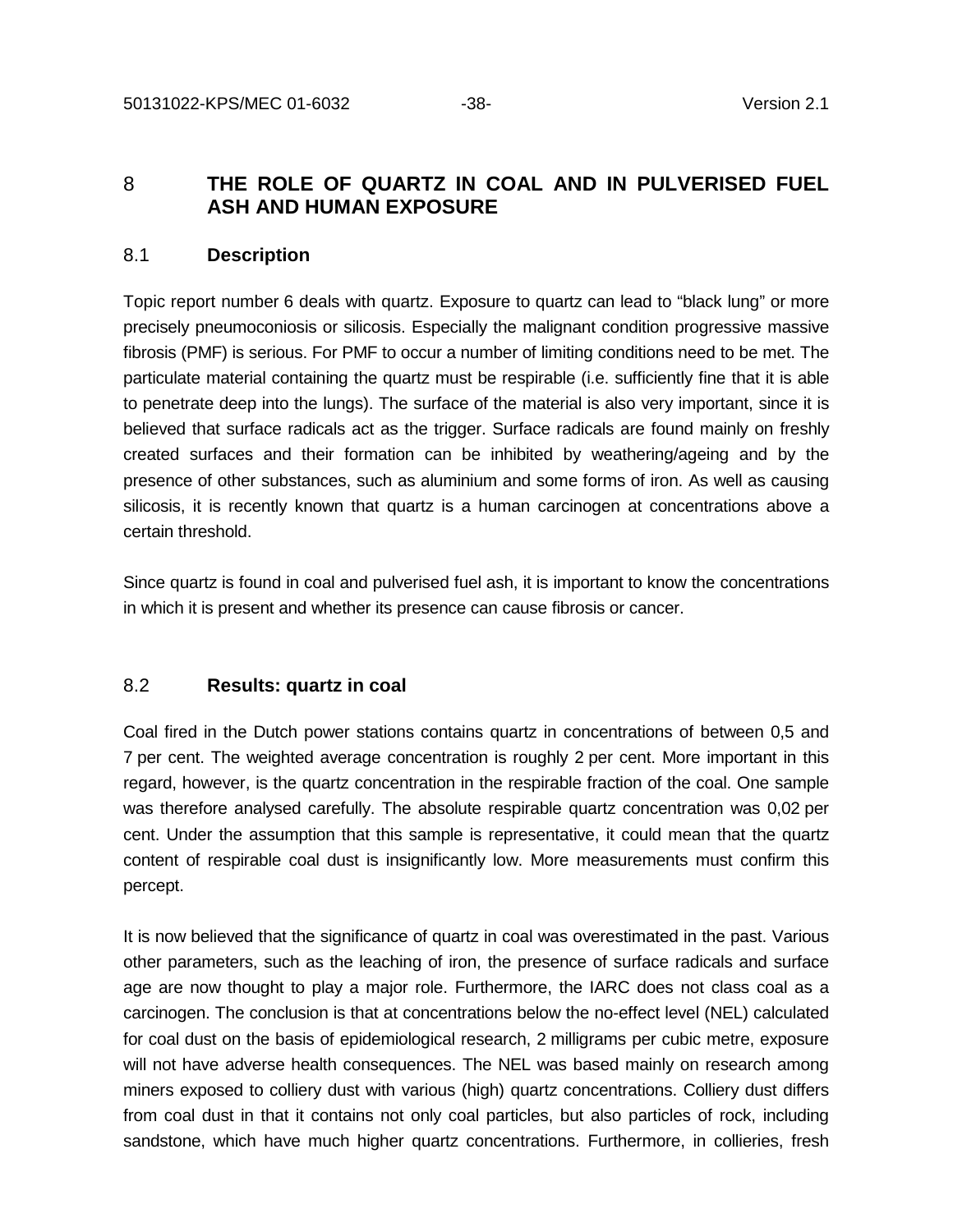surfaces are constantly being formed. By contrast, coal fired at Dutch power stations is imported by sea and its surfaces have weathered for some while. Consequently, application of the NEL as a concentration limit in Dutch power stations, effectively provides an additional safety limit. In the Netherlands, the Threshold Limited Value (TLV) for respirable coal dust is 2 milligrams per cubic metre. This figure allows for the presence of quartz in the dust. In view of the considerations set out above, no further limits need to be applied to ensure that quartz does not present a health hazard to power station personnel.

#### 8.3 **Results: quartz in pulverised fuel ash**

In Dutch power stations, when coal is fired, approximately 50 per cent of the quartz is vitrified. This vitreous material is one of the main components of pulverised fuel ash. The remainder of the quartz finds its way into the pulverised fuel ash in non-vitreous form. Most of this quartz is found in the non-respirable fraction of the ash; the respirable fraction contains only about 1 per cent of the quartz. In absolute terms, quartz accounted for roughly 0,1 per cent of the respirable fraction of the pulverised fuel ash samples tested. Between 60 and 86 per cent of this quartz was embedded in the ash particles and therefore not available at the surface. Thus, only a very small amount of the quartz is biologically available.

In the work area directly underneath the E-filter, the measured stationary respirable atmospheric quartz concentrations under normal stationary conditions average 0,0005 milligrams per cubic metre. That is less than 1 per cent of the TLV for quartz, which is 0,075 milligrams per cubic metre.

All the research undertaken, including epidemiological, *in vivo* and *in vitro* studies, indicates that quartz in pulverised fuel ash does not have the same effect on humans or animals as pure quartz or some quartz containing substances and does not constitute a fibrogenic risk. However, exposure to respirable pulverised fuel ash in concentrations of more than 5 milligrams per cubic metre can result in functional impairment of the lungs and respiratory complaints. At even higher concentrations, there is a risk of chronic bronchitis. However, these effects are what one would expect from any particulate material (nuisance dust); they are not specific to pulverised fuel ash and are certainly not attributable directly to the presence of quartz in the ash.

The absence of the effects normally associated with quartz is attributable to the fact that the quartz in pulverised fuel ash is mainly enclosed within vitreous material. This has been established by electron microscopy of roughly eleven thousand cross-cutted pulverised fuel ash particles. Moreover, it appears that quartz loses its fibrogenic properties when heated to